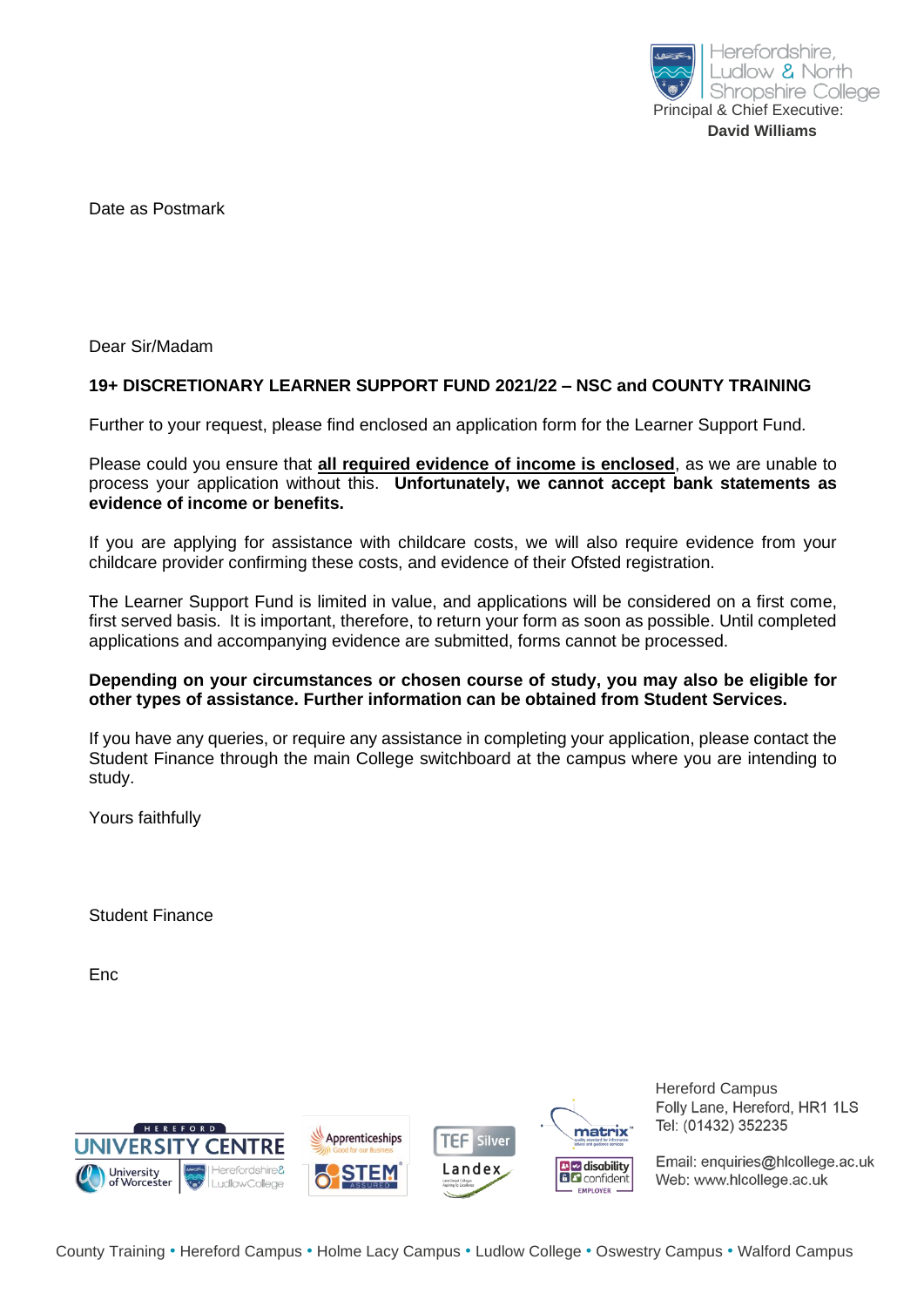## **HEREFORDSHIRE, LUDLOW AND NORTH SHROPSHIRE COLLEGE**

## **19+ Discretionary Learner Support Fund 2021/22**

#### **1 College Policy**

The ESFA (Education and Skills Funding Agency) allocates the College an annual sum of money to provide financial assistance to students who may otherwise be prevented from accessing or completing a study course. The aim is to widen participation and to include learners from low-income backgrounds, those with disabilities and students from disadvantaged backgrounds.

## **The Adult (19+) LSF can be used to financially support learners with:-**

#### ✓ Childcare costs (**Note: Child-carer MUST be Ofsted registered**)

- Accommodation (where a student has to stay away from home to study specific conditions apply)
- $\checkmark$  Transport (students must live at least ten miles from campus)
- ✓ Tuition, registration and exam fees
- $\checkmark$  Essential course related equipment and materials
- $\checkmark$  Essential course related field trips
- ✓ Disability related costs.

Applicants should note that all requests for LSF assistance are assessed on the basis of 'relative financial need' and that **not all applications will be successful.** In most cases, applicants may not receive all monies requested. Maximum grant amounts are set for each category of support. It is the student's responsibility to ensure that they have adequate financial arrangements in place before enrolling on a course.

#### **No application will be considered if household income exceeds £26,000 per annum. Outcomes for income levels below this amount will vary according to individual / household circumstances.**

#### **2 Eligibility**

#### **You may be able to claim support from the Learner Support Fund if the following applies:**

- All students enrolled on a stated funded full and part-time Further Education course of at least 10 weeks duration
- Students must have been resident in the UK for 3 years prior to the start of their course
- Students attending specialist rural crafts courses or certain Outdoor Adventure courses who have to live away
- from home or a course specifically requires regular, repeated study out of normal college hours.
- Students in receipt of an Education, Health and Care Plan (EHCP)

#### **You cannot claim for support from the Learner Support Fund if you are:-**

- X Under 19 on 31st August 2021
- X An overseas or EU student who is eligible for tuition fee support
- X On a New Deal programme (except for New Deal for Parents)
- X On a Learn Direct course
- X On an Adult and Community learning course
- X On an apprenticeship programme
- X On **ANY** courses not funded by the ESFA.

#### **3 Application procedure and supporting documentation**

The Discretionary 19+ Learner Support Fund is allocated to the college by the ESFA in June for the forthcoming academic year. All applications are considered on an annual basis – **continuing students must re-apply requesting support for second or subsequent years of their course.**

This Learner Support Fund Policy accompanies the application form. Guidance in completing the form is available through the College Student Services and Student Finance.

Funds are strictly limited and therefore awards are subject to availability of sufficient funds. All application forms will be dealt with on a first-come, first-served basis. However, priority will be given to current students partway through a 2-year programme. Should insufficient funds be available, applications will be rejected, even if they would otherwise have been accepted.

Where the supporting documentation has not been submitted, the application form will be returned unprocessed and will only be considered once the form is re-submitted with the full, relevant supporting documentation.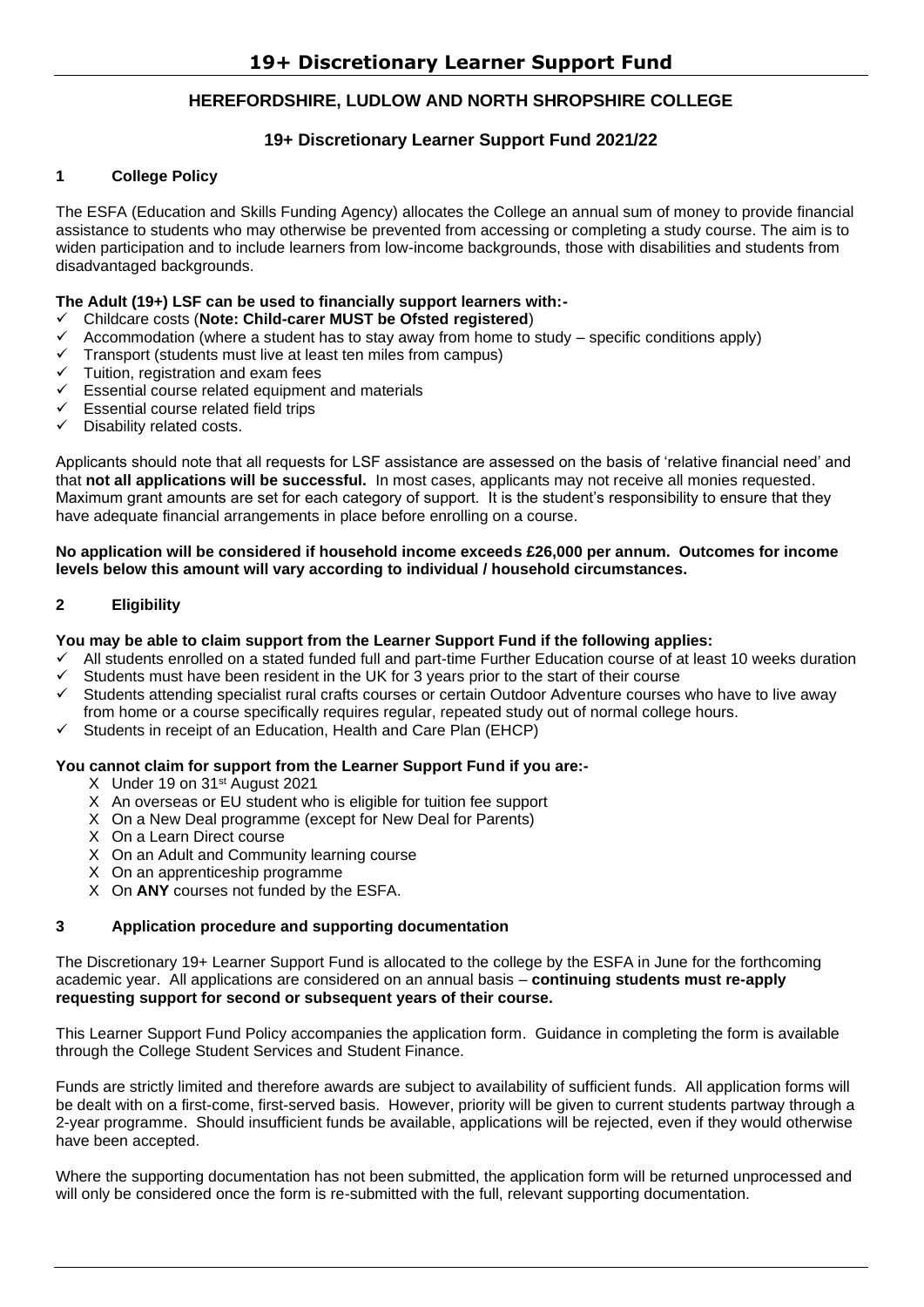All application forms requesting support from the Discretionary Learner Support Fund are means tested, and proof of income is required before an application form can be processed. **No application will be accepted if the applicant does not disclose any income source. Bank statements cannot be accepted as evidence.**

Proof of all household income information given in the application will be required in order for an application to be processed. You must include **all** pages of any tax credit award notices or benefits notifications. If you are applying for assistance with childcare costs, evidence of cost from your childcare provider, and proof of the Ofsted registration is required.

## 4 **Submitting an Application**

To reduce the amount of paperwork the College is handling, our preferred method of receiving your application is via email. Please complete the application overleaf and email it with your supporting evidence to [bursariesnsct@hlnsc.ac.uk.](mailto:bursariesnsct@hlnsc.ac.uk) Every application will be dealt with chronologically, at each campus of the Herefordshire, Ludlow and North Shropshire College, including County Training:

If you cannot email your application, please contact Student Finance at [bursariesnsct@hlnsc.ac.uk](mailto:bursariesnsct@hlnsc.ac.uk) to discuss your options or telephone your campus.

All students who apply will be informed of the decision by the end of August. Where application forms are received after August 31st, the applicant will be informed of the decision within one month of receipt. Decisions may be delayed if all necessary documentation has not been provided with the application.

## **5 Payment Method**

Payment to successful applicants will be in the form of a direct payment to the student's bank account with the exception of accommodation and childcare which will be issued by cheque or BACS directly to the landlord or childcare provider. Awards to cover ongoing expenses will be paid in termly instalments subject to continued satisfactory attendance.

Where students receive financial support and withdraw from their course, or their attendance falls below minimum requirements, steps will be taken to recover monies paid.

## **5 Appeals Procedure**

Students who disagree with the decision regarding their application can appeal against it. The appeal must be made within 7 working days of being notified of the decision. Applicants should state clearly their reasons for disagreeing with the decision

The appeal will be handled as follows:-

- The application will be reviewed by the Head of Finance and Head of Student Services, who will consider whether the initial assessment was correct. The applicant will be notified of the outcome within 10 working days of receipt of appeal.
- If the applicant disagrees with the decision made by the Head of Finance / Head of Student Services, the applicant will be referred to the College Finance Director, who will review the decision further. The applicant will be notified of the outcome of this review within 10 working days.
- Should the dispute remain unresolved, the Principal will make the final decision as soon as is practicable.

## **6 Publicity**

The Learner Support Fund is promoted through the prospectus. Leaflets giving advice on alternative forms of funding are available from Student Services.

All information provided by students will be treated in confidence and will be handled in accordance with the Data Protection Act 1998.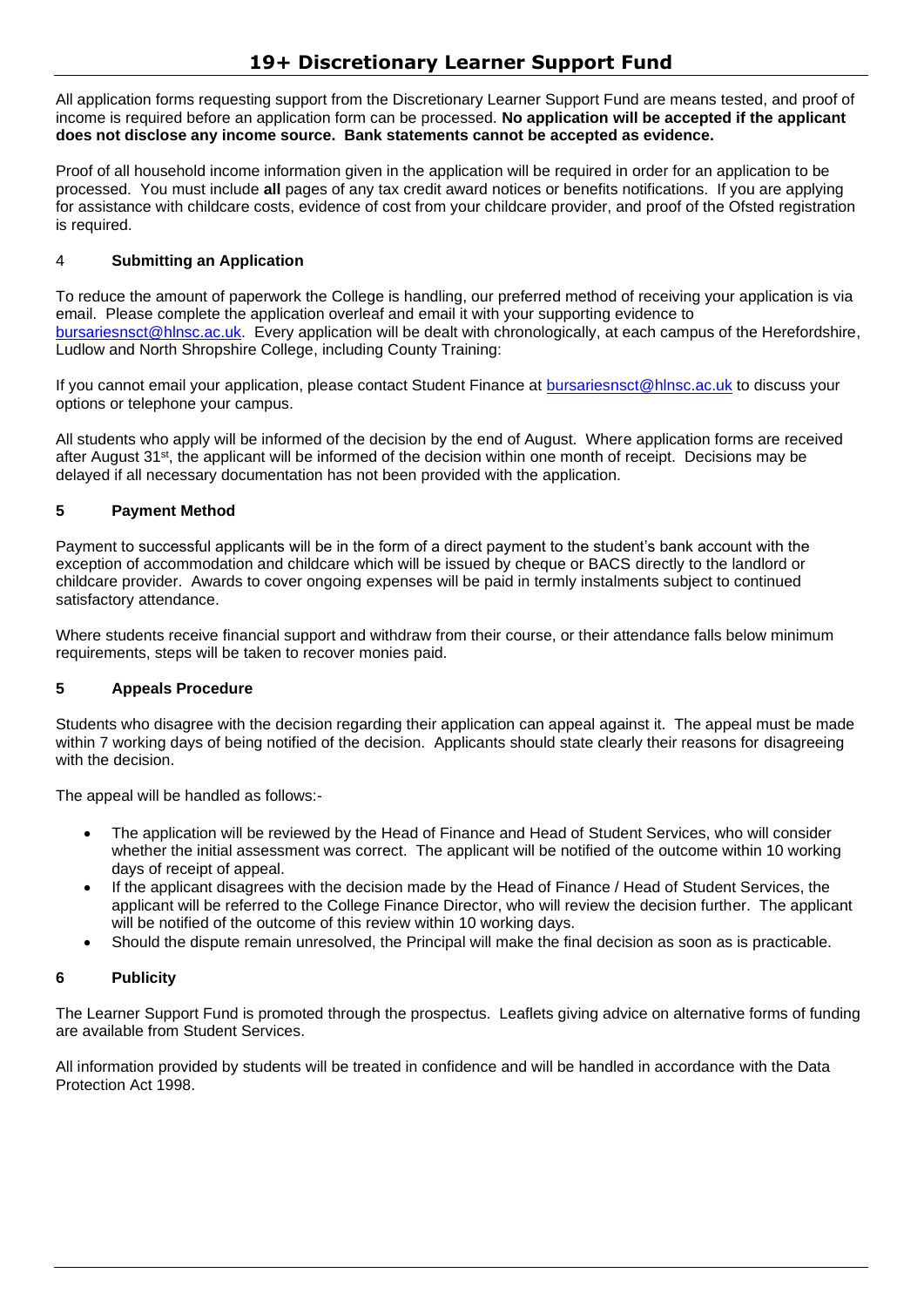# **19+ Discretionary Learner Support Fund Application 2021/22**



## **OFFICE USE: DATE APPLICATION RECEIVED:**

This completed Application Form and evidence must be handed in within 4 weeks of your start date. If the Application Form and evidence is presented later than that date, payments can only be backdated up to 4 weeks.

#### **Please complete the form and email it with your supporting evidence to [bursariesnsct@hlnsc.ac.uk](mailto:bursariesnsct@hlnsc.ac.uk)**

| <b>Learner Details</b>                                                                                                                                         |                |              |                                                         |        |  |  |      |  |
|----------------------------------------------------------------------------------------------------------------------------------------------------------------|----------------|--------------|---------------------------------------------------------|--------|--|--|------|--|
| Title:                                                                                                                                                         | <b>Student</b> |              | Student                                                 |        |  |  |      |  |
|                                                                                                                                                                | First Name:    |              | Surname:                                                |        |  |  |      |  |
| DOB:                                                                                                                                                           |                |              | Age: (You must be 19) on 31 August<br>$2021$ to apply): |        |  |  |      |  |
| Address:                                                                                                                                                       |                |              |                                                         |        |  |  |      |  |
| Postcode:                                                                                                                                                      |                | Telephone:   |                                                         | Email: |  |  |      |  |
| Have you the right of abode and been resident in the UK for the last                                                                                           |                | $Yes$ $\Box$ |                                                         | No I   |  |  |      |  |
| 3 years?                                                                                                                                                       |                |              |                                                         |        |  |  |      |  |
| Do you have a Level 2 qualification (eg 5 GCSEs at Grade C<br>(Grade 4) or above or NVQ Level 2 or equivalent and are you under<br>$No$ $\Box$<br>Yes l<br>24? |                |              |                                                         |        |  |  |      |  |
| Do you have a Level 3 qualification (eg 2 A'Levels, 4 AS Levels) or<br>NVQ Level 3 and are you under 24?                                                       |                |              |                                                         |        |  |  | No I |  |
| <b>Course Title:</b>                                                                                                                                           |                |              |                                                         |        |  |  | Yr2  |  |

## **19+ Discretionary Learner Support Fund (see policy section 2)**

To qualify you must be aged 19 or over on 31 August 2021 and meet the ESFA's residency criteria. The bursary is paid to enable you to attend training with us and will only be paid if your attendance and behaviour meet the required standard. Time sheets must also be completed to enable you to receive bursary payments if you have a work placement.

## **19+ Discretionary Support - Criteria**

Your household income is one of the criteria which will help us to assess your application. If your **TOTAL** Household income exceeds £26,000 per annum, you will not be eligible for an LSF payment. Please tick to indicate what type of evidence you have provided. If you cannot provide evidence then we cannot process your application for LSF payments.

| <b>Name</b>                                                                                                 | <b>Relationship to Learner</b> |                                                                 |  |                                        |  |  |  |  |
|-------------------------------------------------------------------------------------------------------------|--------------------------------|-----------------------------------------------------------------|--|----------------------------------------|--|--|--|--|
| Please list the names of the household members and relationship to learner who work or receive<br>benefits: |                                |                                                                 |  |                                        |  |  |  |  |
| Self-employed earnings<br>(official tax return 19/20)                                                       |                                | Other benefits/pension<br>(award letter)                        |  | Wage slips for household<br>x 3 months |  |  |  |  |
| Full TCAN Notice (20/21)                                                                                    |                                | Income Support/Universal<br>Credit (award letter x 3<br>months) |  | P60 April 20/21                        |  |  |  |  |